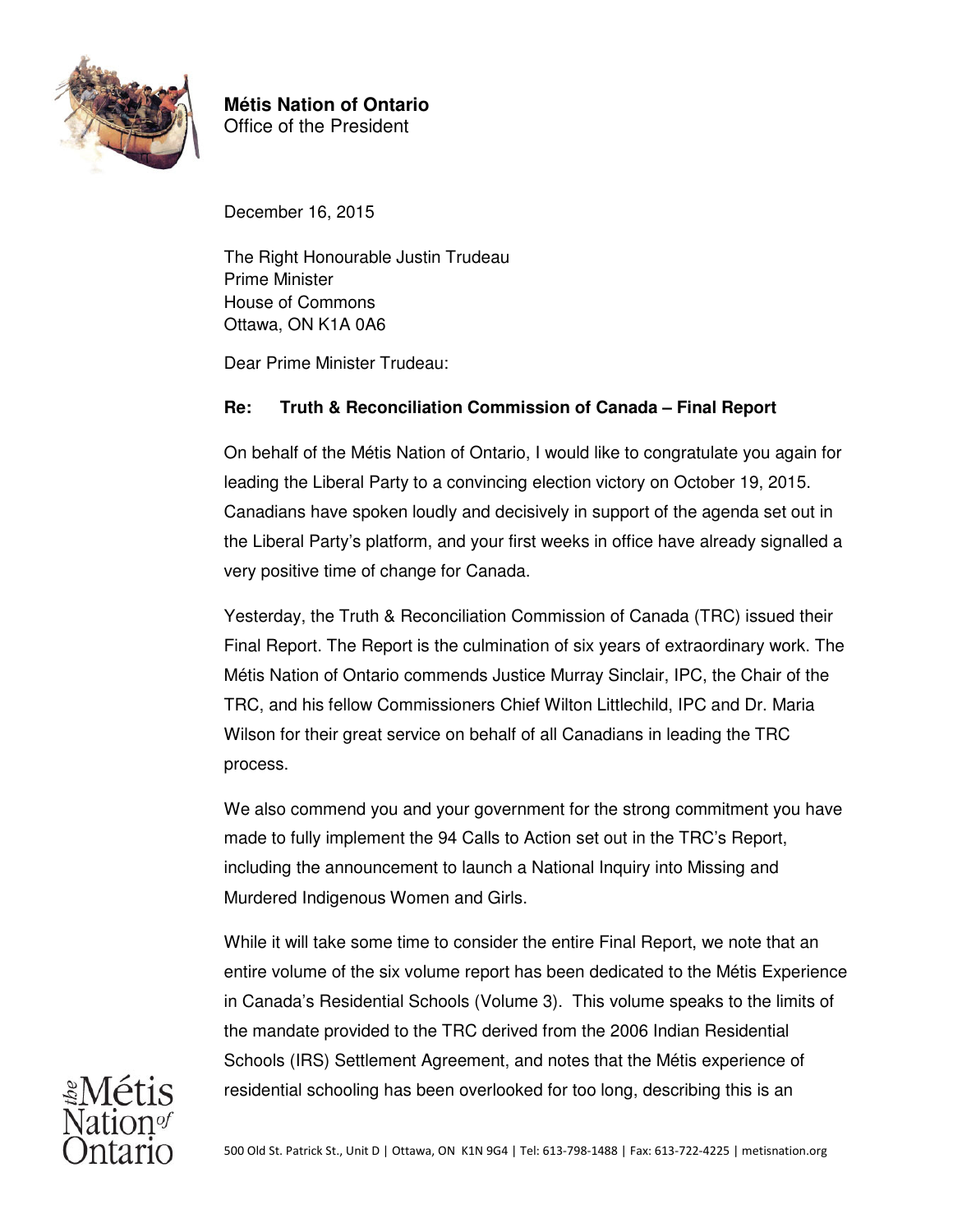'ongoing shame' that needs to be addressed and rectified. To that end, the Commission provided two specific Calls to Action:

- Calls to Action 29 calls on the federal government and all parties to work collaboratively with Métis plaintiffs and others who were not included in the IRS Settlement Agreement to have disputed legal issues determined expeditiously on an agreed upon set of facts.
- Call to Action 46 calls on the federal government and all parties to the IRS Settlement Agreement to develop and sign a Covenant of Reconciliation that would identify principles for working collaboratively to advance reconciliation in Canadian Society, and to ensure that the Métis and others excluded from the Settlement Agreement are able to sign on to that Covenant.

While some of the TRC's 94 Calls to Action are specific to First Nations peoples, the majority are inclusive of all Aboriginal Peoples (First Nations, Inuit and Métis).

The Métis Nation of Ontario supports the 94 Calls to Action set out by the TRC and is committed to working with your government as you move forward.

The Commissioners have also provided Canadians with a set of Principles of Reconciliation to guide reconciliation efforts, the first of which identifies the United Declarations on the Rights of Indigenous Peoples as the framework for reconciliation.

The second Principle of Reconciliation acknowledges First Nations, Inuit, and Métis peoples as the original peoples of this country and as self-determining peoples with Treaty, constitutional, and human rights that must be recognized and respected.

The third Principle of Reconciliation provided by the TRC is that reconciliation is a process of healing of relationships that requires public truth sharing, apology, and commemoration that acknowledge and redress past harms. Until the story of Métis within the residential and day school systems are told, we will not be able to comprehensively address this next and more challenging step of Reconciliation.

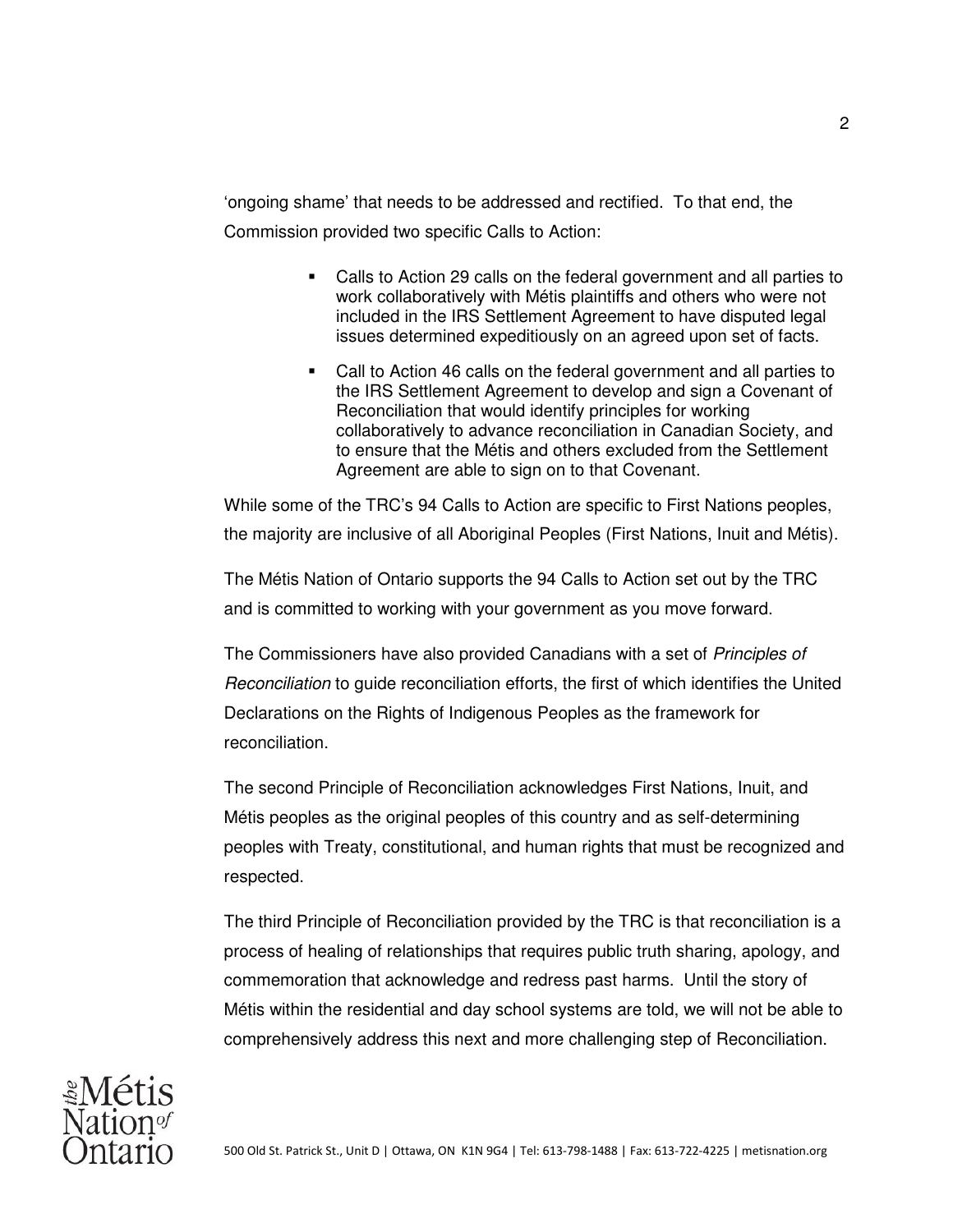While the TRC mandate did not include Métis-specific residential schools or day schools, the TRC process, in particular its statement-gathering process, saw many Métis from across Canada sharing their stories of experiences within residential and day schools. Their stories are compelling and speak to the importance of ensuring that the outstanding claims for Métis who suffered within these institutions are swiftly resolved.

Finally, the tenth Principle of Reconciliation speaks to the need for sustained public education and dialogue, and the importance of youth engagement in that process. The Métis Nation of Ontario fully concurs, and in fact a Métis Youth resolution put forward at our 2015 Annual General Assembly passed by consensus directed our provincial leadership to work with government to ensure that Métis are included in reconciliation efforts, and that our youth are engaged in those efforts.

These ten Principles of Reconciliation will be instrumental in guiding the work to advance reconciliation, as will the National Council for Reconciliation (Call to Action 53). Further to these principles, the Métis must be meaningfully included in the National Council established and the truth and reconciliation processes undertaken in Canada, and the Métis Nation of Ontario is committed to working with your government and the Government of Ontario as we move forward on this path of reconciliation.

In closing, I appreciate that you took the time to speak with me during the election and was very pleased that you addressed important Métis issues during the campaign. We are encouraged to see that the commitments made to Métis during the election have informed the mandate letters of your Cabinet Ministers. Working to advance reconciliation through a nation-to-nation relationship with Canada, we will build strong and prosperous Métis citizens, families and communities in Ontario. This will contribute to a stronger Ontario and Canada.



Once again, congratulations on your election success. I look forward to meeting with you and members of your Cabinet to discuss our shared goal of advancing